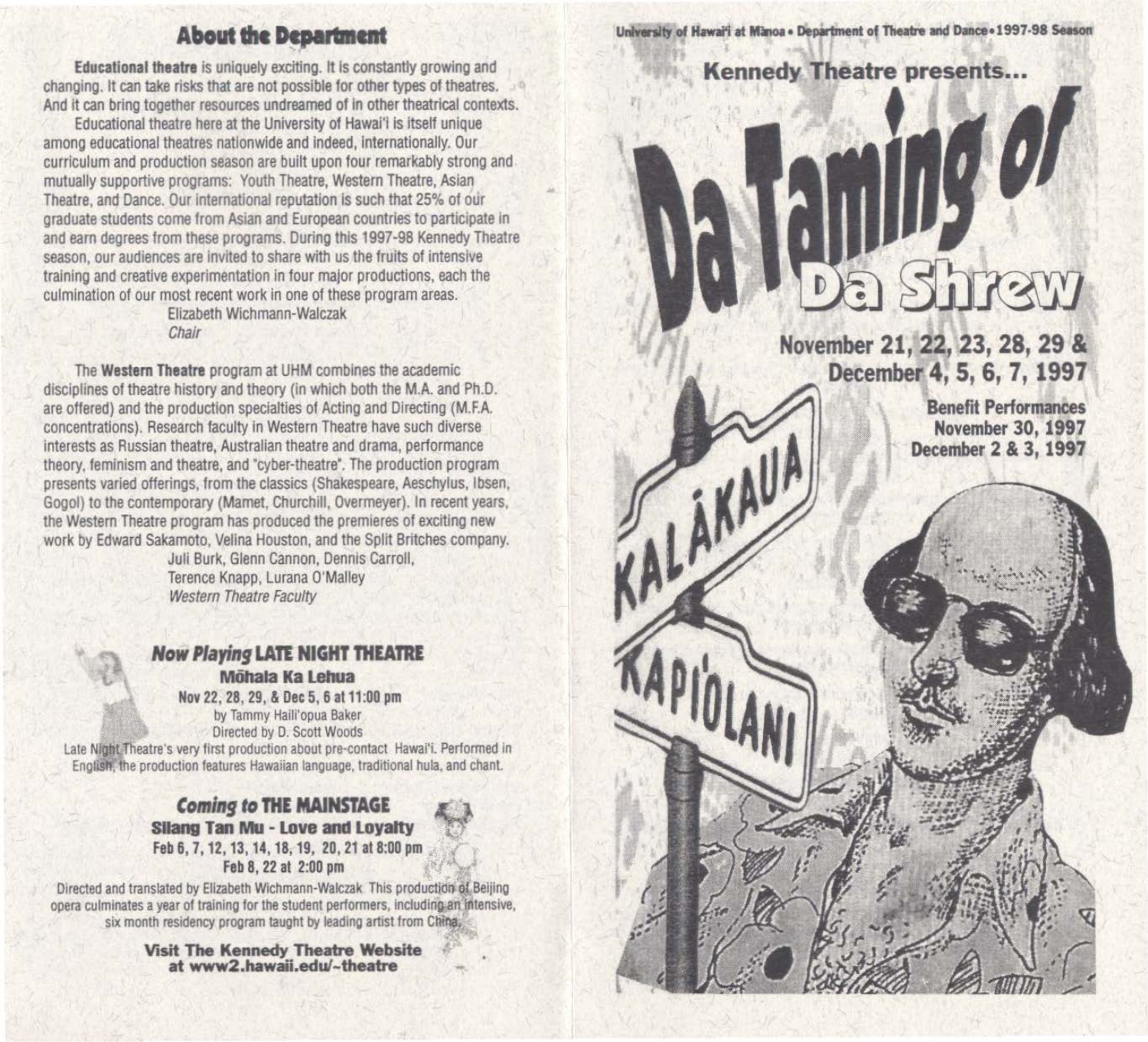### \I **Cast**

In order of appea rance

"Lucky" Lucentio, just arrived from Kona and definitely interested in Bianca<br>Thomas Isao Morinaka Tranio Ablan, buddy, compadre, old friend of "Lucky"<br>James Luna-Hill Two UH Coeds *(,*  Michelle Rabago, Michelle Leckler Baptista Mi nola, Sr. Partner· Minola & Richards, Attorneys-at-law, and father of Katherine and Bianca David C. Farmer Francis L.P. Gremio, known affectionately as "the old fart"; widower, retired broker, and Kabuki Theatre expert, also interested in Bianca James R. Brandon Hortensio "Boing Boing" Salabang, an old friend of Petruchio, very hot for Bianca<br>Andrew Chow Katherine, known throughout Manoa as 'Da Shrew· Kyra Popp ler Bianca, 'the sweetest thing on the island', according to a lot of local dudes Cassandra Wo rmser Della Biondella, once hot for "Lucky", now one good buddy of Lucentio and Tranio Donalyn De/a Cruz "Lightnin' Joe" Petruchio, West Coast haole, former middleweight boxing ch ampion of San Fernando Valley, L.A., California Eric Dixon Burns Grumio "Ding-Dong" Sakamoto, sparring partner and hanger-on to "Lightnin' Joe" Munson Nakadomari Michiko Suzuki, Attorney Minola's maid/housekeeper, recently arrived from Tokyo Jennifer Gongora Curtes Curtis, Petruchio's cook in Lanikai Jennifer Gongora Curtis 's assistant Llewellyn Baldoria Curtis 's assistant assistant Alan Campo Bonofacio MacDangDang, importer-exporter, who impersonates Andy Vincentio Lito Capina Francisco Delilah, Honolulu 's premier fashion designer Joshua Tegge Andy Na'ali'wi'ipu'aomaui Kahalewui Vincentio, father of "Lucky" Lucentio, and head of one of Hawai'i's powerful unions James Bright  $\mathbf{H} \in \mathbb{R}$  is a set of  $\mathbb{Z}$  and  $\mathbb{Z}$  . Then  $\mathbb{Z}$ 

By Willy Shakespeare, Bruddah Glenn, & da Cast

Willy in his teenage years, surfing with his "Bruddahs".

Willy doing research for his next play.

**Conceived and Directed by Glenn Cannon** Scenic Design by Joseph D. Dodd **Costume Design by Sandra Finney Lighting Design by Mark Boyd** 

ed on recycled paper <sup>@</sup>